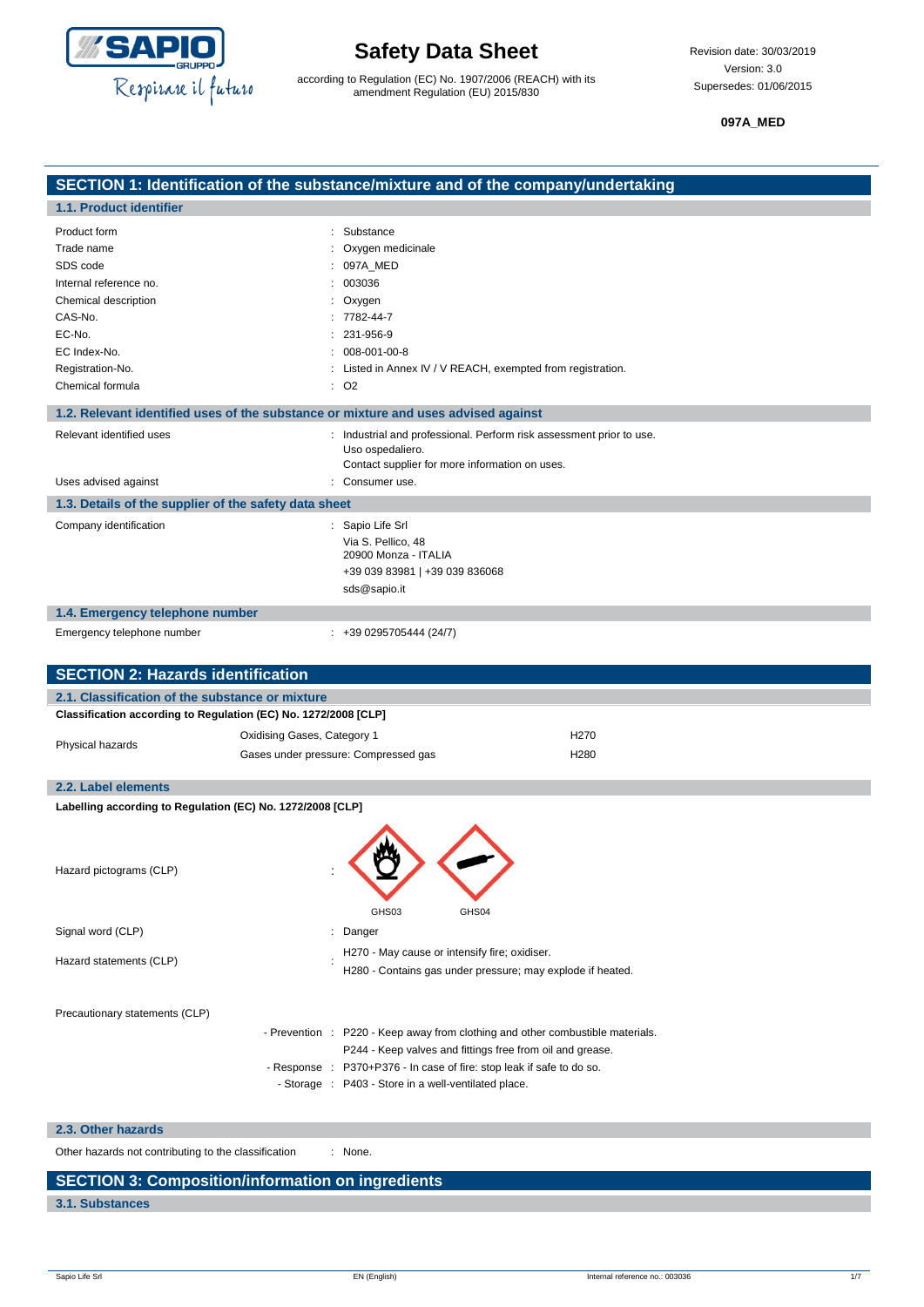

according to Regulation (EC) No. 1907/2006 (REACH) with its amendment Regulation (EU) 2015/830

#### **097A\_MED**

| <b>Name</b>       | <b>Product identifier</b>                                                                     | $\%$ | <b>Classification according to Regulation (EC)</b><br>No. 1272/2008 [CLP] |
|-------------------|-----------------------------------------------------------------------------------------------|------|---------------------------------------------------------------------------|
| Oxygen medicinale | CAS-No.: 7782-44-7<br>EC-No.: 231-956-9<br>EC Index-No.: 008-001-00-8<br>Registration-No.: *1 | 100  | Ox. Gas 1, H270<br>Press. Gas (Comp.), H280                               |

*Contains no other components or impurities which will influence the classification of the product.*

*\*1: Listed in Annex IV / V REACH, exempted from registration.*

*\*2: Registration deadline not expired.*

*\*3: Registration not required: Substance manufactured or imported < 1t/y.*

| 3.2. Mixtures                          |                                                   |  |
|----------------------------------------|---------------------------------------------------|--|
| Not applicable                         |                                                   |  |
| <b>SECTION 4: First aid measures</b>   |                                                   |  |
| 4.1. Description of first aid measures |                                                   |  |
| - Inhalation                           | : Remove victim to uncontaminated area.           |  |
| - Skin contact                         | : Adverse effects not expected from this product. |  |
| - Eye contact                          | : Adverse effects not expected from this product. |  |

- Ingestion is not considered a potential route of exposure.

#### **4.2. Most important symptoms and effects, both acute and delayed**

Continuous inhalation of concentrations higher than 75% may cause nausea, dizziness, respiratory difficulty and convulsion. Refer to section 11.

**4.3. Indication of any immediate medical attention and special treatment needed**

None.

| <b>SECTION 5: Firefighting measures</b>                    |                                                                                                                                                                                                                                                                                                                                                      |
|------------------------------------------------------------|------------------------------------------------------------------------------------------------------------------------------------------------------------------------------------------------------------------------------------------------------------------------------------------------------------------------------------------------------|
| 5.1. Extinguishing media                                   |                                                                                                                                                                                                                                                                                                                                                      |
| - Suitable extinguishing media                             | : Water spray or fog.                                                                                                                                                                                                                                                                                                                                |
| - Unsuitable extinguishing media                           | : Do not use water jet to extinguish.                                                                                                                                                                                                                                                                                                                |
| 5.2. Special hazards arising from the substance or mixture |                                                                                                                                                                                                                                                                                                                                                      |
| Specific hazards                                           | Supports combustion.<br>Exposure to fire may cause containers to rupture/explode.                                                                                                                                                                                                                                                                    |
| Hazardous combustion products                              | : None.                                                                                                                                                                                                                                                                                                                                              |
| 5.3. Advice for firefighters                               |                                                                                                                                                                                                                                                                                                                                                      |
| Specific methods                                           | : Use fire control measures appropriate for the surrounding fire. Exposure to fire and heat radiation may cause<br>gas receptacles to rupture. Cool endangered receptacles with water spray jet from a protected position.<br>Prevent water used in emergency cases from entering sewers and drainage systems.<br>If possible, stop flow of product. |
|                                                            | Use water spray or fog to knock down fire fumes if possible.<br>Move containers away from the fire area if this can be done without risk.                                                                                                                                                                                                            |
| Special protective equipment for fire fighters             | Standard protective clothing and equipment (Self Contained Breathing Apparatus) for fire fighters.<br>Standard EN 469 - Protective clothing for firefighters. Standard - EN 659: Protective gloves for firefighters.                                                                                                                                 |

| <b>SECTION 6: Accidental release measures</b>                            |                                                                                                                                                                                                                         |                                                                                                    |     |
|--------------------------------------------------------------------------|-------------------------------------------------------------------------------------------------------------------------------------------------------------------------------------------------------------------------|----------------------------------------------------------------------------------------------------|-----|
| 6.1. Personal precautions, protective equipment and emergency procedures |                                                                                                                                                                                                                         |                                                                                                    |     |
|                                                                          | Try to stop release.<br>Evacuate area.<br>Monitor concentration of released product.<br>Eliminate ignition sources.<br>Ensure adequate air ventilation.<br>Act in accordance with local emergency plan.<br>Stay upwind. | Wear self-contained breathing apparatus when entering area unless atmosphere is proved to be safe. |     |
| <b>6.2. Environmental precautions</b>                                    |                                                                                                                                                                                                                         |                                                                                                    |     |
|                                                                          | Try to stop release.                                                                                                                                                                                                    |                                                                                                    |     |
| 6.3. Methods and material for containment and cleaning up                |                                                                                                                                                                                                                         |                                                                                                    |     |
|                                                                          | Ventilate area.                                                                                                                                                                                                         |                                                                                                    |     |
| 6.4. Reference to other sections                                         |                                                                                                                                                                                                                         |                                                                                                    |     |
|                                                                          |                                                                                                                                                                                                                         |                                                                                                    |     |
| Sapio Life Srl                                                           | EN (English)                                                                                                                                                                                                            | Internal reference no.: 003036                                                                     | 2/7 |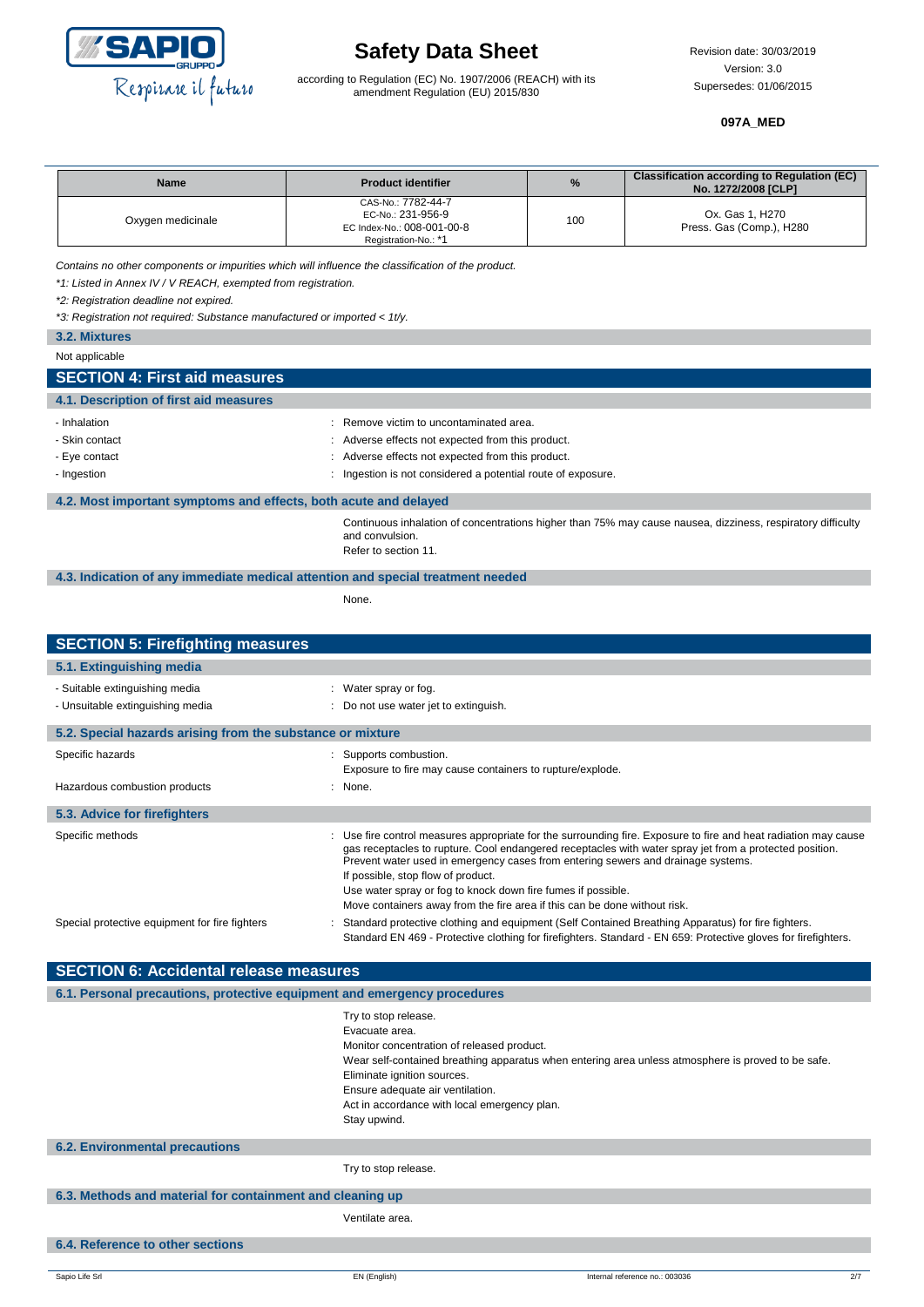

according to Regulation (EC) No. 1907/2006 (REACH) with its amendment Regulation (EU) 2015/830

### **097A\_MED**

See also sections 8 and 13.

| <b>SECTION 7: Handling and storage</b>                            |                                                                                                                                                                                                                                                                                                                                                                                                                                                                                                                                                                                                                                                                                                                                                                                                                                                                                                                                                                                                                                                                                                                                                                                                                                                                                                                                                                                                                                    |  |  |
|-------------------------------------------------------------------|------------------------------------------------------------------------------------------------------------------------------------------------------------------------------------------------------------------------------------------------------------------------------------------------------------------------------------------------------------------------------------------------------------------------------------------------------------------------------------------------------------------------------------------------------------------------------------------------------------------------------------------------------------------------------------------------------------------------------------------------------------------------------------------------------------------------------------------------------------------------------------------------------------------------------------------------------------------------------------------------------------------------------------------------------------------------------------------------------------------------------------------------------------------------------------------------------------------------------------------------------------------------------------------------------------------------------------------------------------------------------------------------------------------------------------|--|--|
| 7.1. Precautions for safe handling                                |                                                                                                                                                                                                                                                                                                                                                                                                                                                                                                                                                                                                                                                                                                                                                                                                                                                                                                                                                                                                                                                                                                                                                                                                                                                                                                                                                                                                                                    |  |  |
| Safe use of the product                                           | : The product must be handled in accordance with good industrial hygiene and safety procedures.<br>Only experienced and properly instructed persons should handle gases under pressure.<br>Consider pressure relief device(s) in gas installations.<br>Ensure the complete gas system was (or is regularily) checked for leaks before use.<br>Do not smoke while handling product.<br>Keep equipment free from oil and grease. For more guidance, refer to the EIGA Doc. 33 - Cleaning of<br>Equipment for Oxygen Service downloadable at http://www.eiga.eu.<br>Use no oil or grease.<br>Use only properly specified equipment which is suitable for this product, its supply pressure and temperature.<br>Contact your gas supplier if in doubt.<br>Use only oxygen approved lubricants and oxygen approved sealings.<br>Use only with equipment cleaned for oxygen service and rated for cylinder pressure.<br>Avoid suck back of water, acid and alkalis.                                                                                                                                                                                                                                                                                                                                                                                                                                                                      |  |  |
| Safe handling of the gas receptacle                               | Do not breathe gas.<br>Do not allow backfeed into the container.<br>Protect receptacles from physical damage; do not drag, roll, slide or drop.<br>When moving receptacles, even for short distances, use a cart (trolley, hand truck, etc.) designed to<br>transport receptacles.<br>Leave valve protection caps in place until the container has been secured against either a wall or bench or<br>placed in a container stand and is ready for use.<br>If user experiences any difficulty operating receptacle valve discontinue use and contact supplier.<br>Never attempt to repair or modify container valves or safety relief devices.<br>Damaged valves should be reported immediately to the supplier.<br>Keep container valve outlets clean and free from contaminants particularly oil and water.<br>Replace valve outlet caps or plugs and container caps where supplied as soon as container is disconnected<br>from equipment.<br>Close container valve after each use and when empty, even if still connected to equipment.<br>Never attempt to transfer gases from one container to another.<br>Never use direct flame or electrical heating devices to raise the pressure of a container.<br>Do not remove or deface labels provided by the supplier for the identification of the receptacle contents.<br>Suck back of water into the container must be prevented.<br>Open valve slowly to avoid pressure shock. |  |  |
| 7.2. Conditions for safe storage, including any incompatibilities |                                                                                                                                                                                                                                                                                                                                                                                                                                                                                                                                                                                                                                                                                                                                                                                                                                                                                                                                                                                                                                                                                                                                                                                                                                                                                                                                                                                                                                    |  |  |
| 7.3. Specific end use(s)                                          | Observe all regulations and local requirements regarding storage of containers.<br>Containers should not be stored in conditions likely to encourage corrosion.<br>Container valve guards or caps should be in place.<br>Containers should be stored in the vertical position and properly secured to prevent them from falling over.<br>Stored containers should be periodically checked for general condition and leakage.<br>Keep container below 50°C in a well ventilated place.<br>Segregate from flammable gases and other flammable materials in store.<br>Store containers in location free from fire risk and away from sources of heat and ignition.<br>Keep away from combustible materials.                                                                                                                                                                                                                                                                                                                                                                                                                                                                                                                                                                                                                                                                                                                           |  |  |

None.

| <b>SECTION 8: Exposure controls/personal protection</b>                   |                                         |                                                                                                                                                                                                                                                                                 |     |
|---------------------------------------------------------------------------|-----------------------------------------|---------------------------------------------------------------------------------------------------------------------------------------------------------------------------------------------------------------------------------------------------------------------------------|-----|
| 8.1. Control parameters                                                   |                                         |                                                                                                                                                                                                                                                                                 |     |
| OEL (Occupational Exposure Limits)                                        | None available.                         |                                                                                                                                                                                                                                                                                 |     |
| DNEL (Derived-No Effect Level)                                            | None available.                         |                                                                                                                                                                                                                                                                                 |     |
| PNEC (Predicted No-Effect Concentration)                                  | None available.                         |                                                                                                                                                                                                                                                                                 |     |
| 8.2. Exposure controls                                                    |                                         |                                                                                                                                                                                                                                                                                 |     |
| 8.2.1. Appropriate engineering controls                                   |                                         |                                                                                                                                                                                                                                                                                 |     |
| 8.2.2. Individual protection measures, e.g. personal protective equipment | Avoid oxygen rich (>23,5%) atmospheres. | Provide adequate general and local exhaust ventilation.<br>Systems under pressure should be regularily checked for leakages.<br>Gas detectors should be used when oxidising gases may be released.<br>Consider the use of a work permit system e.g. for maintenance activities. |     |
|                                                                           | should be considered:                   | A risk assessment should be conducted and documented in each work area to assess the risks related to the<br>use of the product and to select the PPE that matches the relevant risk. The following recommendations                                                             |     |
| Sapio Life Srl                                                            | EN (English)                            | Internal reference no.: 003036                                                                                                                                                                                                                                                  | 3/7 |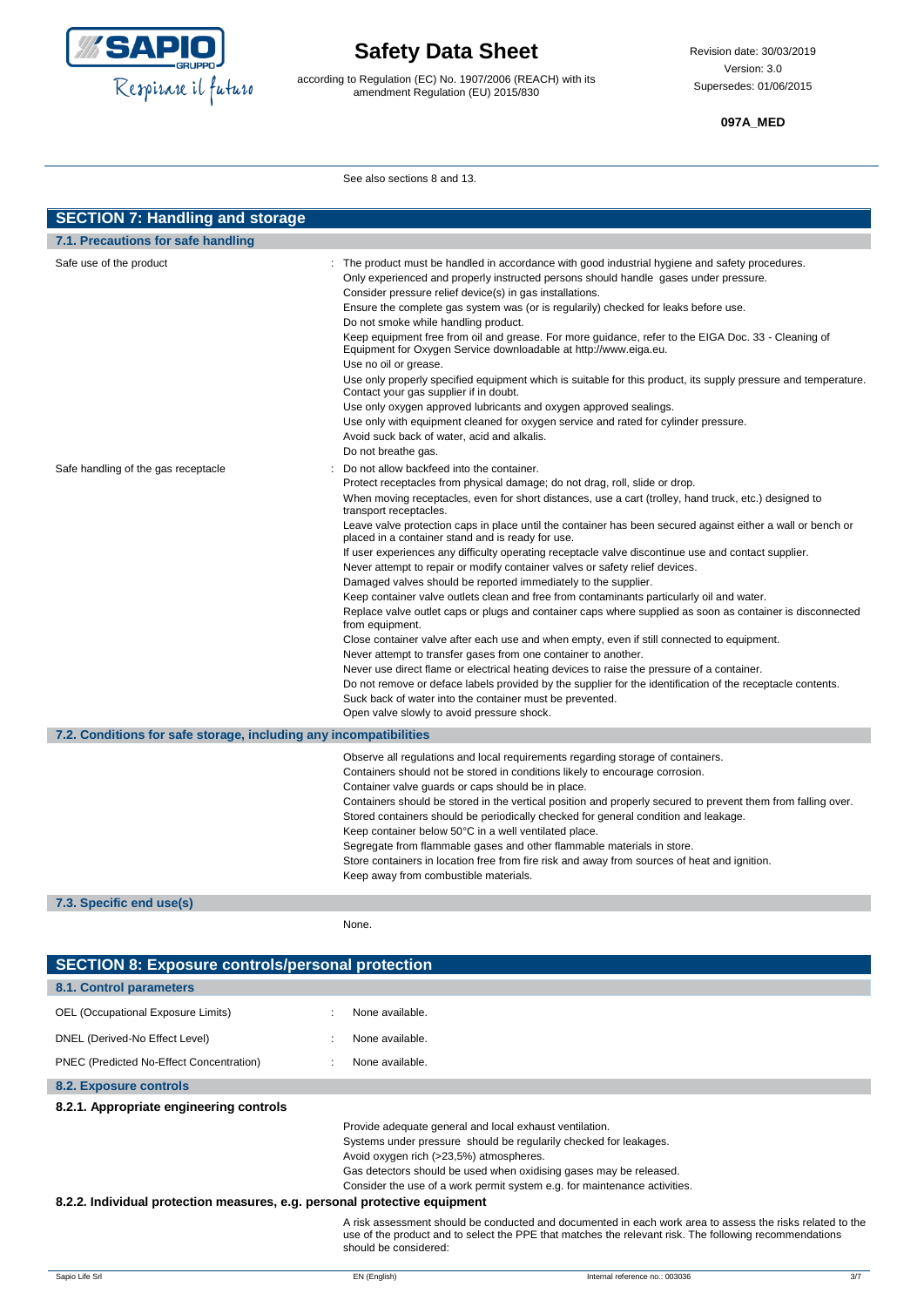

according to Regulation (EC) No. 1907/2006 (REACH) with its amendment Regulation (EU) 2015/830

Revision date: 30/03/2019 Version: 3.0 Supersedes: 01/06/2015

#### **097A\_MED**

|                                        | PPE compliant to the recommended EN/ISO standards should be selected.    |
|----------------------------------------|--------------------------------------------------------------------------|
| • Eye/face protection                  | : Wear safety glasses with side shields.                                 |
|                                        | Standard EN 166 - Personal eye-protection - specifications.              |
| • Skin protection                      |                                                                          |
| - Hand protection                      | Wear working gloves when handling gas containers.                        |
|                                        | Standard EN 388 - Protective gloves against mechanical risk.             |
| - Other                                | : Consider the use of flame resistant safety clothing.                   |
|                                        | Standard EN ISO 14116 - Limited flame spread materials.                  |
|                                        | Wear safety shoes while handling containers.                             |
|                                        | Standard EN ISO 20345 - Personal protective equipment - Safety footwear. |
| • Respiratory protection               | : None necessary.                                                        |
| • Thermal hazards                      | : None in addition to the above sections.                                |
| 8.2.3. Environmental exposure controls |                                                                          |

Refer to local regulations for restriction of emissions to the atmosphere. See section 13 for specific methods for waste gas treatment.

### **SECTION 9: Physical and chemical properties**

### **9.1. Information on basic physical and chemical properties**

| Appearance                                      |                                                                       |
|-------------------------------------------------|-----------------------------------------------------------------------|
| Physical state at 20°C / 101.3kPa               | : Gas                                                                 |
| Colour                                          | Colourless.                                                           |
| Odour                                           | : No odour warning properties.                                        |
| Odour threshold                                 | Odour threshold is subjective and inadequate to warn of overexposure. |
| pH                                              | : Not applicable for gases and gas mixtures.                          |
| Melting point / Freezing point                  | $-219 °C$                                                             |
| Boiling point                                   | $: -183 °C$                                                           |
| Flash point                                     | : Not applicable for gases and gas mixtures.                          |
| Evaporation rate                                | : Not applicable for gases and gas mixtures.                          |
| Flammability (solid, gas)                       | Non flammable.                                                        |
| <b>Explosive limits</b>                         | Non flammable.                                                        |
| Vapour pressure [20°C]                          | : Not applicable.                                                     |
| Vapour pressure [50°C]                          | : Not applicable.                                                     |
| Vapour density                                  | : Not applicable.                                                     |
| Relative density, liquid (water=1)              | : 1,1                                                                 |
| Relative density, gas (air=1)                   | : 1,1                                                                 |
| Water solubility                                | $: 39 \text{ mg/l}$                                                   |
| Partition coefficient n-octanol/water (Log Kow) | : Not applicable for inorganic products.                              |
| Auto-ignition temperature                       | : Non flammable.                                                      |
| Decomposition temperature                       | : Not applicable.                                                     |
| Viscosity                                       | No reliable data available.                                           |
| <b>Explosive properties</b>                     | Not applicable.                                                       |
| Oxidising properties                            | Oxidiser.<br>۰.                                                       |
|                                                 |                                                                       |

### **9.2. Other information**

| Molar mass                               | $: 32$ g/mol          |
|------------------------------------------|-----------------------|
| Critical temperature                     | $\therefore$ -118 °C. |
| - Coefficient of oxygen equivalency (Ci) | $\therefore$ 1        |

| <b>SECTION 10: Stability and reactivity</b> |                                                                              |                                |     |
|---------------------------------------------|------------------------------------------------------------------------------|--------------------------------|-----|
| 10.1. Reactivity                            |                                                                              |                                |     |
|                                             | No reactivity hazard other than the effects described in sub-sections below. |                                |     |
| 10.2. Chemical stability                    |                                                                              |                                |     |
|                                             | Stable under normal conditions.                                              |                                |     |
| 10.3. Possibility of hazardous reactions    |                                                                              |                                |     |
|                                             | Violently oxidises organic material.                                         |                                |     |
| 10.4. Conditions to avoid                   |                                                                              |                                |     |
|                                             | Avoid moisture in installation systems.                                      |                                |     |
| 10.5. Incompatible materials                |                                                                              |                                |     |
|                                             | May react violently with combustible materials.                              |                                |     |
| Sapio Life Srl                              | EN (English)                                                                 | Internal reference no.: 003036 | 4/7 |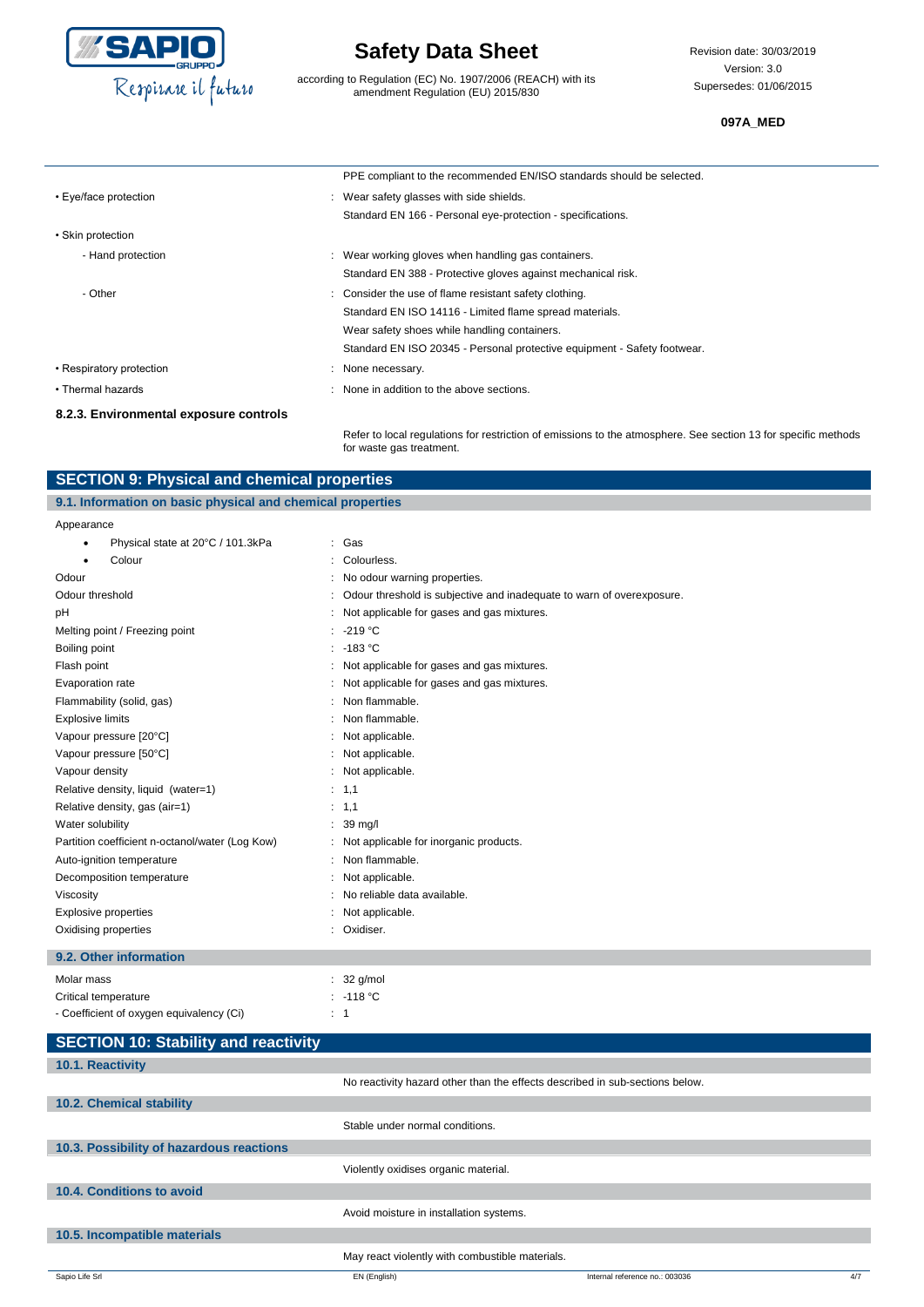

according to Regulation (EC) No. 1907/2006 (REACH) with its amendment Regulation (EU) 2015/830

**097A\_MED**

|                                                                                   | May react violently with reducing agents.<br>Keep equipment free from oil and grease. For more guidance, refer to the EIGA Doc. 33 - Cleaning of                            |
|-----------------------------------------------------------------------------------|-----------------------------------------------------------------------------------------------------------------------------------------------------------------------------|
|                                                                                   | Equipment for Oxygen Service downloadable at http://www.eiga.eu.                                                                                                            |
|                                                                                   | Consider the potential toxicity hazard due to the presence of chlorinated or fluorinated polymers in high<br>pressure (> 30 bar) oxygen lines in case of combustion.        |
| 10.6. Hazardous decomposition products                                            | For additional information on compatibility refer to ISO 11114.                                                                                                             |
|                                                                                   | None.                                                                                                                                                                       |
|                                                                                   |                                                                                                                                                                             |
| <b>SECTION 11: Toxicological information</b>                                      |                                                                                                                                                                             |
| 11.1. Information on toxicological effects<br><b>Acute toxicity</b>               | : No known toxicological effects from this product.                                                                                                                         |
|                                                                                   |                                                                                                                                                                             |
| <b>Skin corrosion/irritation</b><br>Serious eye damage/irritation                 | No known effects from this product.<br>: No known effects from this product.                                                                                                |
| Respiratory or skin sensitisation                                                 | No known effects from this product.                                                                                                                                         |
| Germ cell mutagenicity                                                            | No known effects from this product.                                                                                                                                         |
| Carcinogenicity                                                                   | No known effects from this product.                                                                                                                                         |
| <b>Toxic for reproduction: Fertility</b><br>Toxic for reproduction : unborn child | No known effects from this product.<br>No known effects from this product.                                                                                                  |
| <b>STOT-single exposure</b>                                                       | No known effects from this product.                                                                                                                                         |
| <b>STOT-repeated exposure</b>                                                     | No known effects from this product.                                                                                                                                         |
| <b>Aspiration hazard</b>                                                          | Not applicable for gases and gas mixtures.                                                                                                                                  |
|                                                                                   |                                                                                                                                                                             |
| <b>SECTION 12: Ecological information</b>                                         |                                                                                                                                                                             |
| 12.1. Toxicity                                                                    |                                                                                                                                                                             |
| Assessment                                                                        | : No ecological damage caused by this product.                                                                                                                              |
| EC50 48h - Daphnia magna                                                          | No data available.                                                                                                                                                          |
| EC50 72h - Algae                                                                  | No data available.                                                                                                                                                          |
| LC50 96 h - Fish                                                                  | : No data available.                                                                                                                                                        |
| 12.2. Persistence and degradability                                               |                                                                                                                                                                             |
| Assessment                                                                        | : No ecological damage caused by this product.                                                                                                                              |
| 12.3. Bioaccumulative potential                                                   |                                                                                                                                                                             |
| Assessment                                                                        | : No data available.                                                                                                                                                        |
| 12.4. Mobility in soil                                                            |                                                                                                                                                                             |
| Assessment                                                                        | : Because of its high volatility, the product is unlikely to cause ground or water pollution.<br>Partition into soil is unlikely.                                           |
| 12.5. Results of PBT and vPvB assessment                                          |                                                                                                                                                                             |
| Assessment                                                                        | : No data available.                                                                                                                                                        |
| 12.6. Other adverse effects                                                       |                                                                                                                                                                             |
| Other adverse effects                                                             | : No known effects from this product.                                                                                                                                       |
| Effect on the ozone layer                                                         | : None.                                                                                                                                                                     |
| Effect on global warming                                                          | : None.                                                                                                                                                                     |
| <b>SECTION 13: Disposal considerations</b>                                        |                                                                                                                                                                             |
| 13.1. Waste treatment methods                                                     |                                                                                                                                                                             |
|                                                                                   | Contact supplier if guidance is required.                                                                                                                                   |
|                                                                                   | May be vented to atmosphere in a well ventilated place.                                                                                                                     |
|                                                                                   | Do not discharge into any place where its accumulation could be dangerous.<br>Ensure that the emission levels from local regulations or operating permits are not exceeded. |
|                                                                                   | Refer to the EIGA code of practice Doc.30 "Disposal of Gases", downloadable at http://www.eiga.eu for more                                                                  |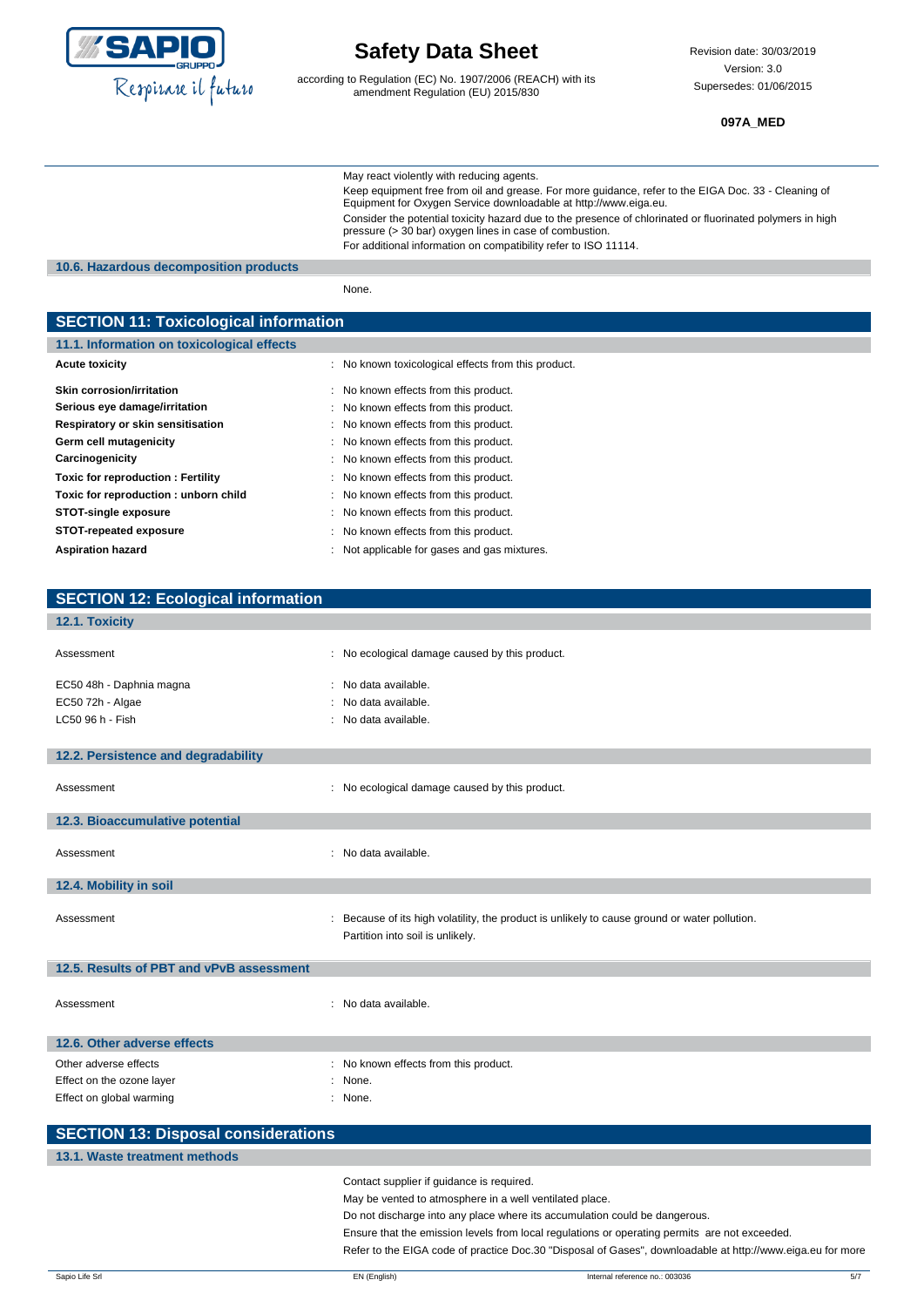

according to Regulation (EC) No. 1907/2006 (REACH) with its amendment Regulation (EU) 2015/830

Revision date: 30/03/2019 Version: 3.0 Supersedes: 01/06/2015

**097A\_MED**

|                                                                                    | quidance on suitable disposal methods.                                                                    |
|------------------------------------------------------------------------------------|-----------------------------------------------------------------------------------------------------------|
|                                                                                    | Return unused product in original receptacle to supplier.                                                 |
| List of hazardous waste codes (from Commission<br>Decision 2000/532/EC as amended) | : 16 05 04 *: Gases in pressure containers (including halons) containing hazardous substances.            |
| 13.2. Additional information                                                       |                                                                                                           |
|                                                                                    | External treatment and disposal of waste should comply with applicable local and/or national regulations. |
| <b>SECTION 14: Transport information</b>                                           |                                                                                                           |

| <b>OLOTION 14. Hansport Information</b>                    |                                                                                                             |
|------------------------------------------------------------|-------------------------------------------------------------------------------------------------------------|
| 14.1. UN number                                            |                                                                                                             |
| UN-No.                                                     | : 1072                                                                                                      |
| 14.2. UN proper shipping name                              |                                                                                                             |
| Transport by road/rail (ADR/RID)                           | ÷<br>OXYGEN, COMPRESSED                                                                                     |
| Transport by air (ICAO-TI / IATA-DGR)                      | Oxygen, compressed                                                                                          |
| Transport by sea (IMDG)                                    | OXYGEN, COMPRESSED                                                                                          |
| 14.3. Transport hazard class(es)                           |                                                                                                             |
| Labelling                                                  |                                                                                                             |
|                                                            |                                                                                                             |
|                                                            | 2.2 : Non-flammable, non-toxic gases.                                                                       |
| Transport by road/rail (ADR/RID)                           | 5.1 : Oxidizing substances.                                                                                 |
| Class                                                      | $\therefore$ 2                                                                                              |
| Classification code                                        | : 10                                                                                                        |
| Hazard identification number                               | : 25                                                                                                        |
| <b>Tunnel Restriction</b>                                  | : E - Passage forbidden through tunnels of category E                                                       |
| Transport by air (ICAO-TI / IATA-DGR)                      |                                                                                                             |
| Class / Div. (Sub. risk(s))<br>Transport by sea (IMDG)     | : 2.2(5.1)                                                                                                  |
| Class / Div. (Sub. risk(s))                                | : 2.2(5.1)                                                                                                  |
| Emergency Schedule (EmS) - Fire                            | $:$ F-C                                                                                                     |
| Emergency Schedule (EmS) - Spillage                        | $: S-W$                                                                                                     |
| 14.4. Packing group                                        |                                                                                                             |
| Transport by road/rail (ADR/RID)                           | Not applicable                                                                                              |
| Transport by air (ICAO-TI / IATA-DGR)                      | Not applicable                                                                                              |
| Transport by sea (IMDG)                                    | Not applicable                                                                                              |
| <b>14.5. Environmental hazards</b>                         |                                                                                                             |
| Transport by road/rail (ADR/RID)                           | None.<br>$\ddot{\phantom{0}}$                                                                               |
| Transport by air (ICAO-TI / IATA-DGR)                      | None.                                                                                                       |
| Transport by sea (IMDG)                                    | None.<br>÷                                                                                                  |
|                                                            |                                                                                                             |
| 14.6. Special precautions for user                         |                                                                                                             |
| Packing Instruction(s)<br>Transport by road/rail (ADR/RID) | : P200                                                                                                      |
| Transport by air (ICAO-TI / IATA-DGR)                      |                                                                                                             |
| Passenger and Cargo Aircraft                               | : 200.                                                                                                      |
| Cargo Aircraft only                                        | : 200.                                                                                                      |
| Transport by sea (IMDG)                                    | : P200                                                                                                      |
| Special transport precautions                              | : Avoid transport on vehicles where the load space is not separated from the driver's compartment.          |
|                                                            | Ensure vehicle driver is aware of the potential hazards of the load and knows what to do in the event of an |
|                                                            | accident or an emergency.                                                                                   |
|                                                            | Before transporting product containers:                                                                     |
|                                                            | - Ensure there is adequate ventilation.                                                                     |
|                                                            | - Ensure that containers are firmly secured.                                                                |
|                                                            | - Ensure container valve is closed and not leaking.                                                         |
|                                                            | - Ensure valve outlet cap nut or plug (where provided) is correctly fitted.                                 |